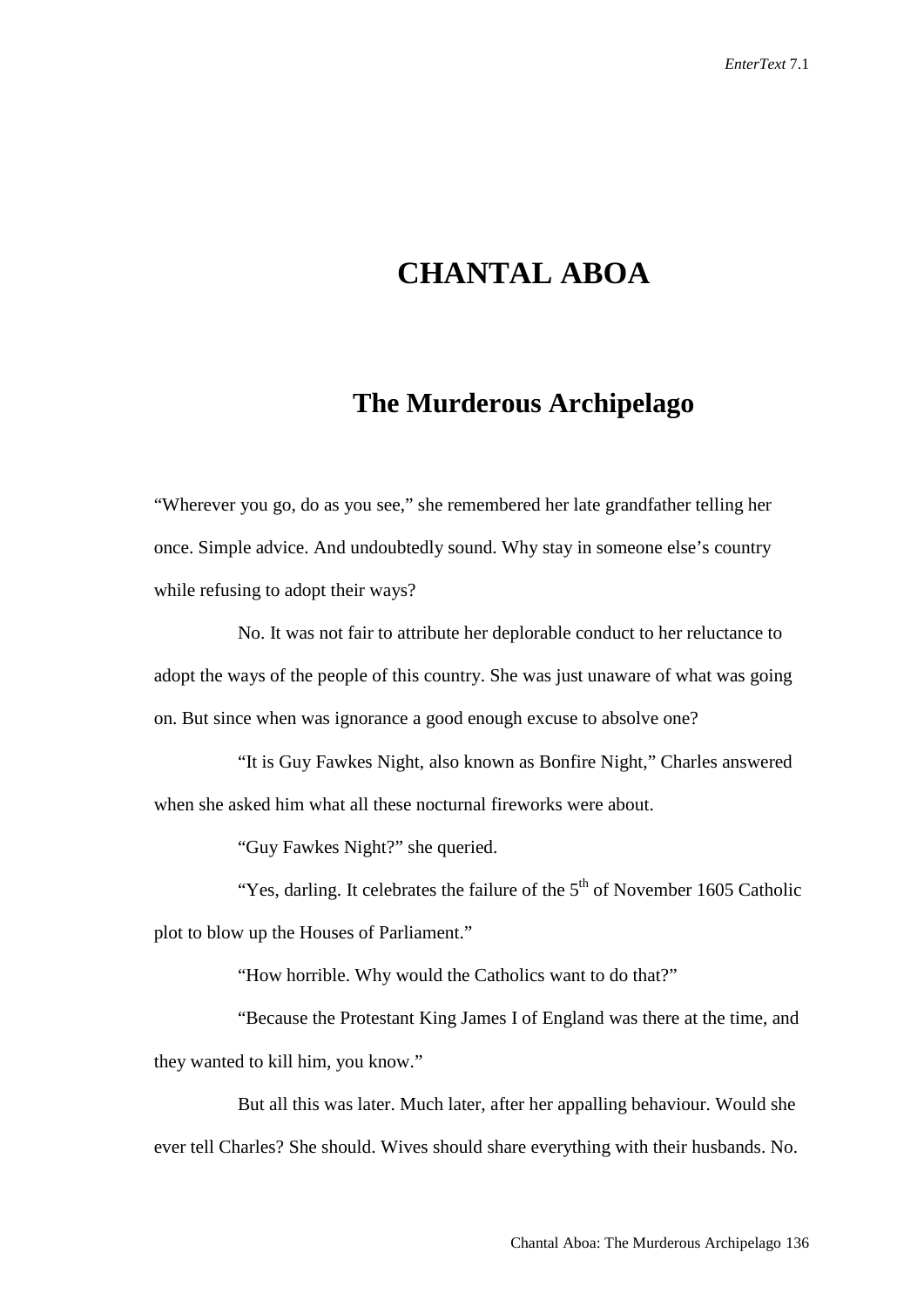That could not be true. Everybody, men, women, married and unmarried alike, should be allowed to lock certain things in a secret safe. The question was: should this be one of them?

Poor Noah. Only four years old and already a victim of this ineluctable clash of cultures. But was it really a clash of cultures? And was it really ineluctable? Maybe everything stemmed from her own silliness. Or stubbornness.

Noah. They did not exactly name him thus in common accord. As the train left Dartford station, she recalled how she had pressured Charles into following her wishes.

"You must be joking!" her husband shouted when she told him that should they bear a son, she would like him to have her father's surname. "How can I give someone else's surname to *my* son? It is not even your surname, for heaven's sake! Why do you want us to do that?"

"Because it is the tradition of the Ewondo people!" she shouted back. "Every Ewondo person like me must name their first son after their father, and their first daughter after their mother. It symbolises one's gratitude towards one's parents. For without them one would never have seen daylight."

When she fell silent, she glanced at him. He was frowning as he leant against the greyish marble table, his long arms folded, his brown eyes fixed on the parquet floor.

She coughed. He did not even blink. She thought for a moment. She had no choice but to go for his jugular.

Slowly, she pulled herself up and trudged towards her husband. Once in front of him, she riveted her black eyes on his.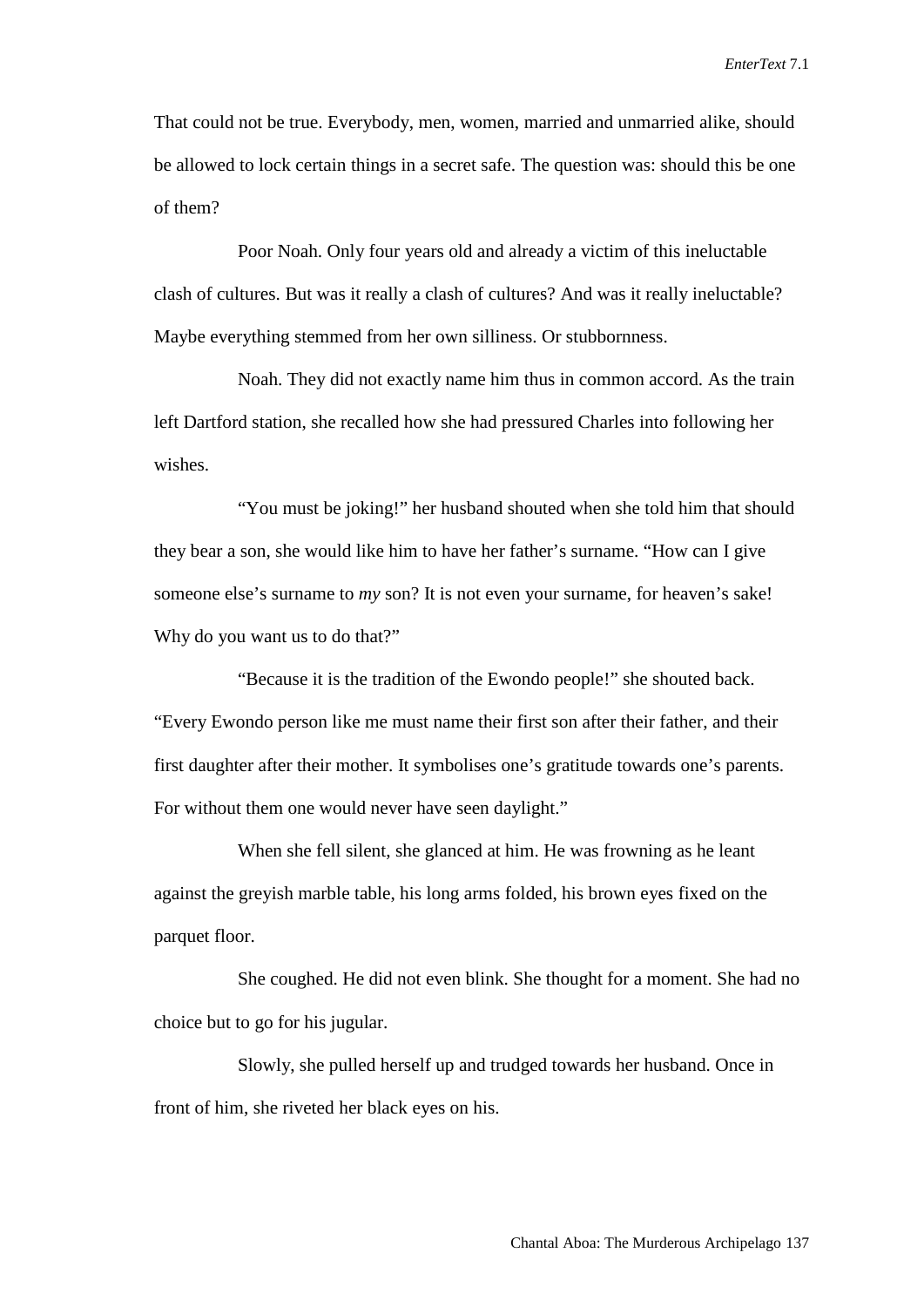"Look, C. P.," she said softly. "You are always telling me that you did not know what happiness was until we met. Don't you think you owe the two persons who made that possible a bit of gratitude? Am I really asking too much?"

He opened and closed his mouth repeatedly, but said nothing. Then he began to shake his head again and again.

She smiled imperceptibly. She knew these were the final hops of a headless cock about to breathe its last.

"Noah is not such a bad surname," she added even more softly. "Neither is…."

"How do you spell that?" he interrupted her.

Her smile became conspicuous as she replied: "N-O-A-H."

"Like Yannick Noah, the French tennis player?"

"Yes," she laughed. "As a matter of fact, he too is half Cameroonian, like our child will be. Many people mistakenly associate his last name with the biblical patriarch. Noah is, in fact, a typical Ewondo surname, very common in Southern Cameroon."

He sighed before enquiring: "Can we add my surname as well, or does it have to be only Noah?"

She shrugged. "Of course we can add your surname. And a first name too. I am not so keen on Nathan as I told you, but I know how much you are."

He smiled at last. Her heart skipped a beat. She still found his slightly

lopsided smile as enticing as when they met years earlier.

"Nathan Noah-Powell," he gently said. "I rather like the idea of my child having an African surname as well as mine."

After a moment, he asked: "And if it is a girl?"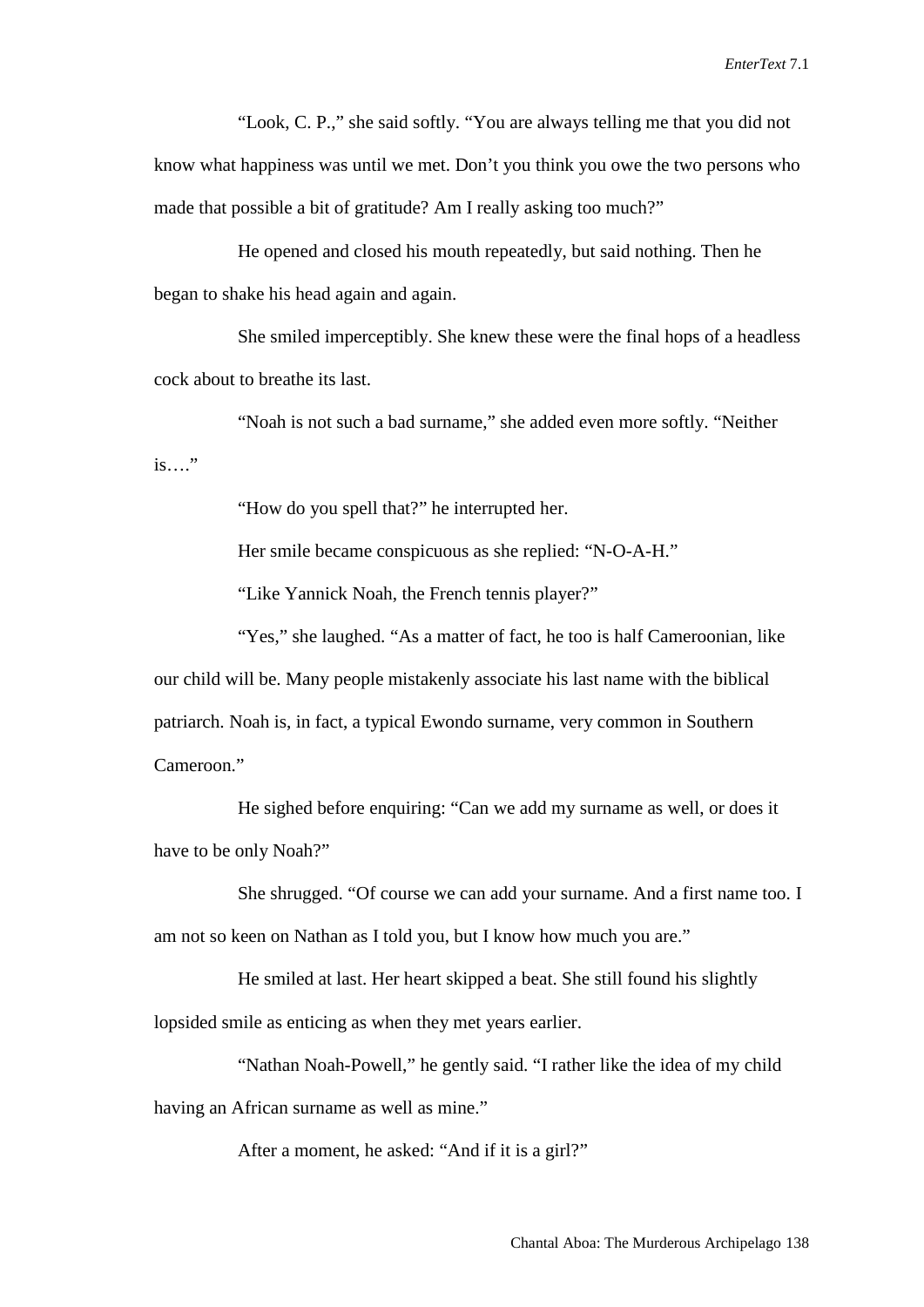"Meba, like my mother. As we both fancy Gloria, she would be Gloria Meba-Powell<sup>"</sup>

He squatted and placed his hands on her bulky belly. As he began to caress it, he whispered very gently: "We are eagerly awaiting your arrival, Mr Nathan Noah-Powell, or Miss Gloria Meba-Powell."

\*\*\* \*\*\* \*\*\* \*\*\*

Life was not her husband though. She could not manipulate it at will. Her intransigence could well end up destroying her. Or worse still, Noah.

She reminisced about the events of the previous night. Charles was out dining with some American customers. She put Noah to bed at 8 pm as usual. He began to cry, bellowing like a mad bull, about ten minutes later.

She hesitated for a moment, then opted not to go and see her son. She had accompanied him to the toilet, read him a story and kissed him goodnight. So he had no reason to complain.

"No, I will not allow myself to be treated like one of these silly, weak Western parents bullied by their own children," she thought as she turned up the volume of the TV.

An hour later, she rose to go to the lavatory, located on the second floor. As she emptied her bladder, she was, all of a sudden, startled by a series of explosions accompanied by loud crackling noises. After a few seconds, they stopped as abruptly as they had started.

She flushed the toilet and washed her hands. As she dried them, the explosions and crackling noises began again. She suddenly thought about Noah and rushed up to his bedroom, on the third floor.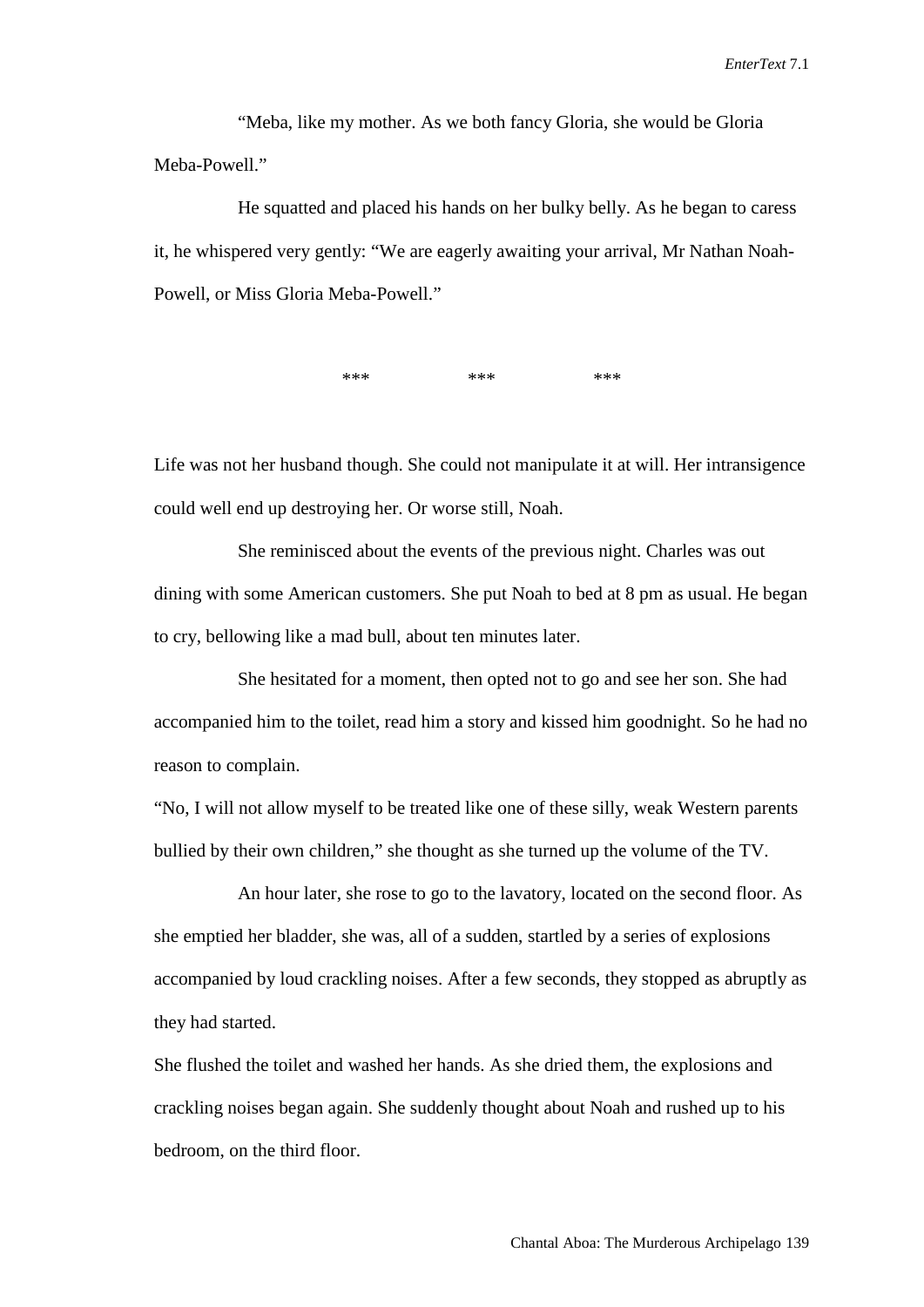He had stopped crying, but the little boy was still wide-awake. Curled up under the enormous quilt, he was shaking convulsively. The explosions could be heard much more loudly in his bedroom.

"Mum, I am frightened," he said when his mother entered. "I am so frightened. Please hug me, Mummy."

She broke down as she bent over and picked him up. "I am so sorry, Noah," she whispered as she cradled him, tears streaming down her face. "I am very, very sorry."

The explosions carried on stopping and starting intermittently. She put Noah on her shoulder and half opened the curtains. She then saw multicoloured flashes, and realized that these were fireworks.

She went downstairs, carrying Noah with her. When he fell asleep, she took him to the matrimonial bed for the first time since his second birthday.

\*\*\* \*\*\* \*\*\* \*\*\*

Guy Fawkes Night. What was the point of commemorating something that happened more than four hundred years earlier? Hadn't British Catholics and Protestants made peace with each other yet?

No. That was not the issue. The problem was her reaction, not the celebrations. She had failed to comfort Noah when he needed her most.

The train stopped. She peered out of the window. Barnehurst. Still six stations before Lewisham.

She glanced down at her wristwatch. Twelve noon.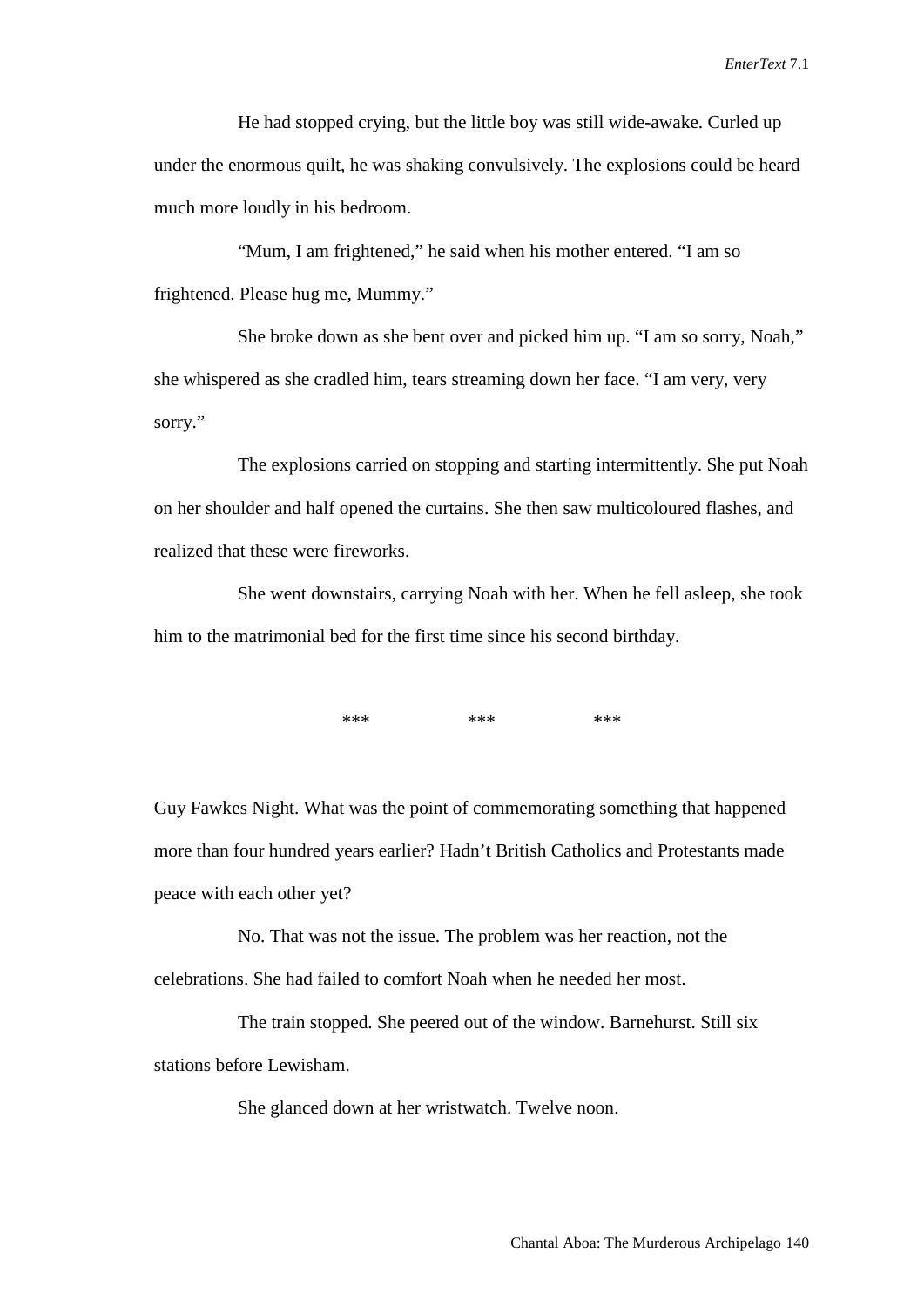When she looked up again, her eyes fell on a woman and her young son as they boarded the train. The boy, aged seven or eight, was manifestly Asian. He sported sparkling white trousers, a knee-length golden robe and a matching conical hat. The woman wore an ample, full-length black cloak and an equally black veil covering all her face, save for the eyes.

"Why does this woman wear this veil?" she wondered as mother and son passed by her. "It is obvious that she is an Asian Muslim, and all women probably dress that way in her country of origin. But why flaunt such a glaring symbol of separateness here?"

No, she immediately rebuked herself. That was not her speaking. That was what she had recently heard a politician, a non-Muslim politician, say.

How could she? How could a black woman like her yield to such stereotyping? She, as well as all black people, had the moral obligation to reject and fight stereotyping, prejudice and bigotry. For they had suffered beyond words from these evils in the past. And who knew how many were still affected by them daily?

It could not be easy being a member of the Asian Muslim community living in Britain in November 2006. Most people were convinced that all the individuals arrested three months earlier for their alleged involvement in the plot to blow up aeroplanes bound for the USA, and all the four 7/7 London suicide bombers, belonged to this group. Suspicion and resentment of Asian Muslims were widespread.

How would she feel if she knew that she was constantly mistrusted or even disliked just because of the crimes committed by people with whom she happened to share the same ethnic or religious group? She should be ashamed of herself. What did she know about this woman apart from her external appearance?

Chantal Aboa: The Murderous Archipelago 141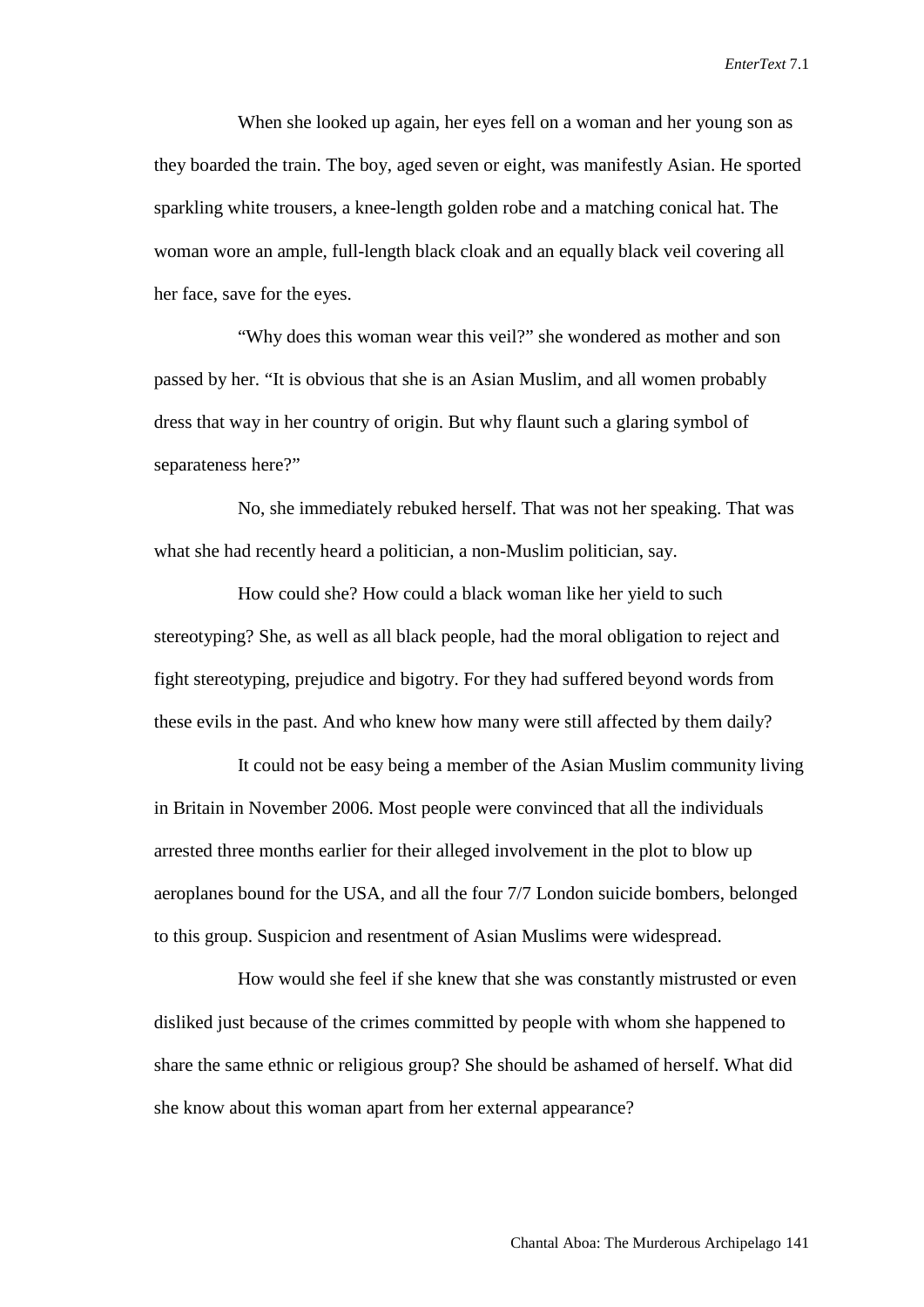She sighed as she mused. Nothing could guarantee that only Asian Muslims would always be the main victims of the current climate of suspicion and resentment. She remembered hearing or reading that there were young black Caribbean men involved in both the 7/7 attacks and the recent plot to blow up transatlantic aeroplanes. And what about Richard Reid, the British shoe bomber currently serving a life sentence in the US? He too was of Caribbean origin. Caribbean origin…. Like Noah!

Could her Noah swell the ranks of these criminals one day? Come on, what a silly idea. There was no way her son could mingle with extremists, let alone become one of them.

Both Charles and she were determined to give Noah, and any other children they might have, a loving, stable home. But what if this was not enough? Were all the 9/11 or 7/7 terrorists coming from unstable homes? Surely not.

What could drive young individuals to become suicide killers? Was there anything parents could do to prevent this from happening?

Maybe the current wave of Islamic terrorism would no longer exist by the time Noah reached his adolescence or early adulthood. Islamic terrorism? Was it really the correct way to refer to it? Was it all about religion? Maybe. The  $5<sup>th</sup>$  November 1605 Catholic plotters were only motivated by religious fervour. Why should twenty-first century plotters be different?

But hang on, did Charles really say that Guy Fawkes and his co-conspirators were *only* driven by religion? What if she had misunderstood him? She should carry out a bit of research on this subject. Or ask Charles for clarification.

Charles. Her heart was full of tenderness as she thought about him. She, the daughter of impoverished Cameroonian farmers, met him, the British-born son of a white Jamaican property developer and a black Guyanese waitress, in Paris in 1999.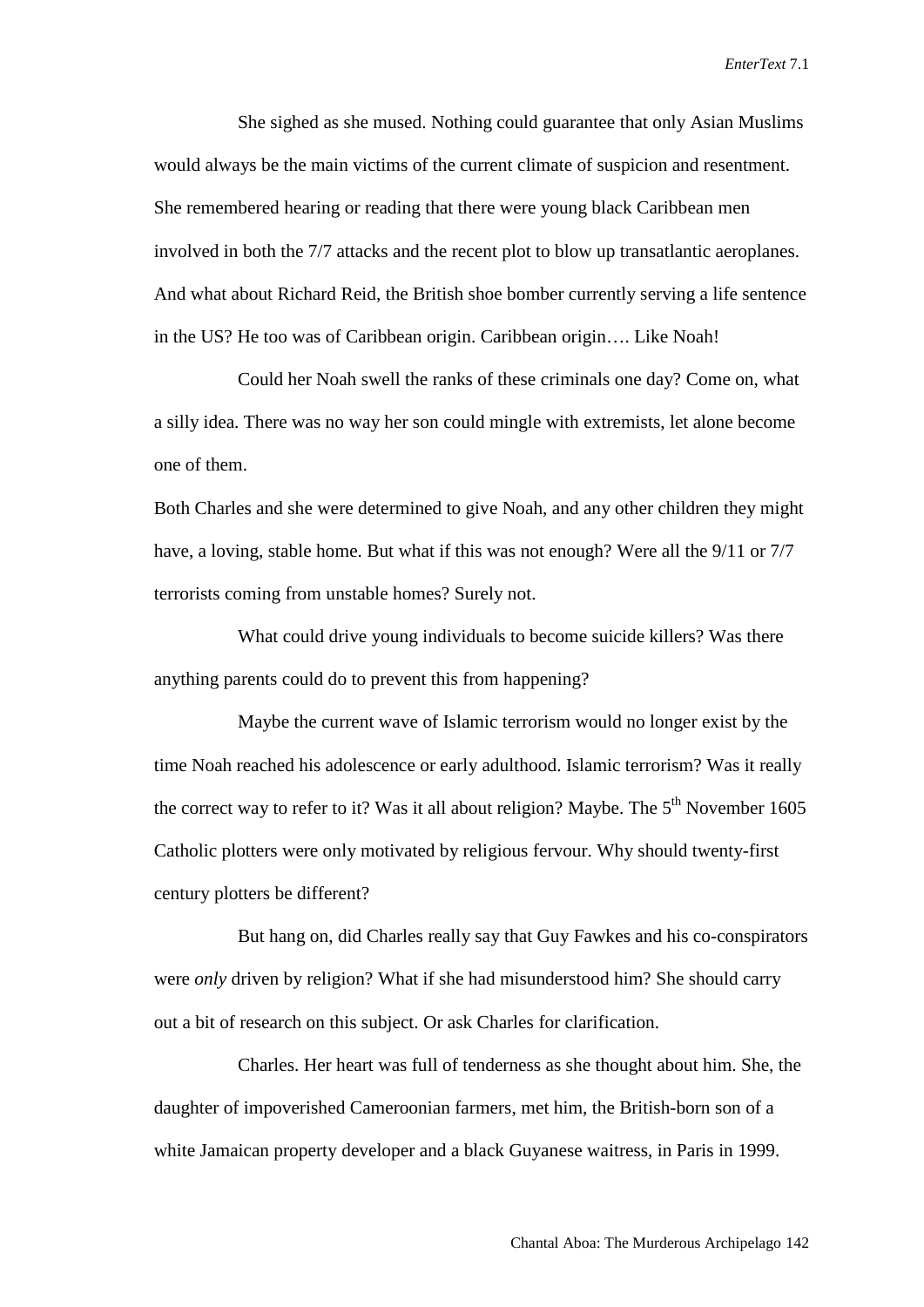A year earlier, aged twenty-five, she had been awarded a scholarship to pursue an MA in French at a Parisian university. The scholarship was not nearly enough to cover her needs as well as those of her parents and three younger siblings. As she was fluent in English and French, she worked as a part-time interpreter.

In July 1999, she was contracted to interpret at a computing exhibition for a group of British software entrepreneurs, amongst whom was thirty-year-old Charles. They were immediately attracted to each other. He invited her out barely a couple of hours after meeting her. They had married eight months later in the English town of Gravesend, where they lived thereafter.

 $***$  \*\*\* \*\*\* \*\*\*

The train stopped once more. She did not look out this time, and carried on musing. She loved Charles and wanted to make him happy, as well as Noah. To achieve this, she needed to be a good wife and mother. Charles certainly thought that she was both. But if she were to tell him about the events of the previous night, wouldn't this dent his faith in her maternal qualities?

This was not, in fact, her biggest worry. She feared, above all, that her tendency to posit herself as an outsider in relation to the Western society could prove utterly disastrous for Noah. What if he were to behave like some of these Asians who, although Western-born and bred, identified with their Asian roots and Muslim religion, rather than with Western society and values?

For a moment, she comforted herself with the thought that since she herself, Charles and their son were all Christians, Noah would be shielded from anti-Western extremism by their Christian faith. To become a Western hating *jihadist*, he would have to dabble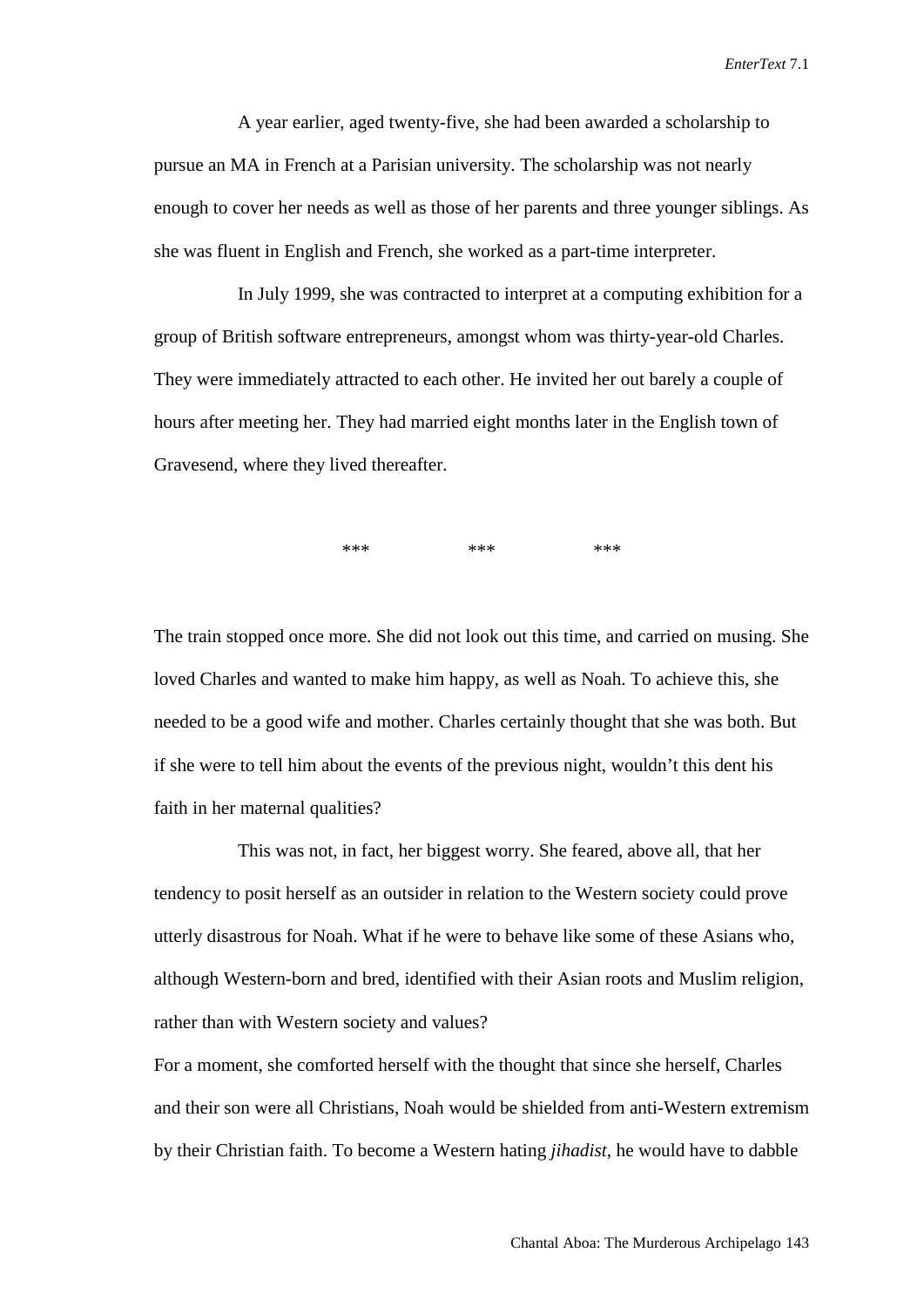in, or convert to Islam; like the shoe bomber and all the other men of Caribbean descent involved in Islamic attacks and plots. And the possibility of this happening was minimal.

But doubt soon gnawed at her. If it were all about the Islamic religion, how was it that the Muslim parents of the current Islamic radicals lacked their children's abhorrence of the Christian West? They would never have emigrated to Western nations otherwise. Would they?

Perhaps, although these parents did not hate it, they were, like her, constantly positing themselves as outsiders in relation to the West. In so doing, they failed to inculcate in their progeny a sense of belonging to this society. Ultimately, they compelled them to turn to their roots and religion to develop a sense of identity.

As a black African immigrant, she had certainly been confronted with Western racism and rejection on numerous occasions. She remembered how many of her French classmates used to taunt her for her accented French. She also reminisced how, at a supermarket in Gravesend, a blond man had shouted, "F...ing coon!" when she had inadvertently bumped into him. She was sure that had she returned to her native Cameroon, it would not have proved impossible for her to become a French lecturer, as it had proved so far in Britain. But was all this enough to justify her tendency to define herself in opposition to the Western society in which she lived?

"No, I will not allow myself to be treated like one of these silly, weak Western parents bullied by their own children," she kept repeating last night while her terrified son was crying his eyes out. She often claimed that she wanted nothing more than Noah's happiness. Yet, rather than his well-being, her chief preoccupation when she heard him cry was not to behave like an unassertive Western mother.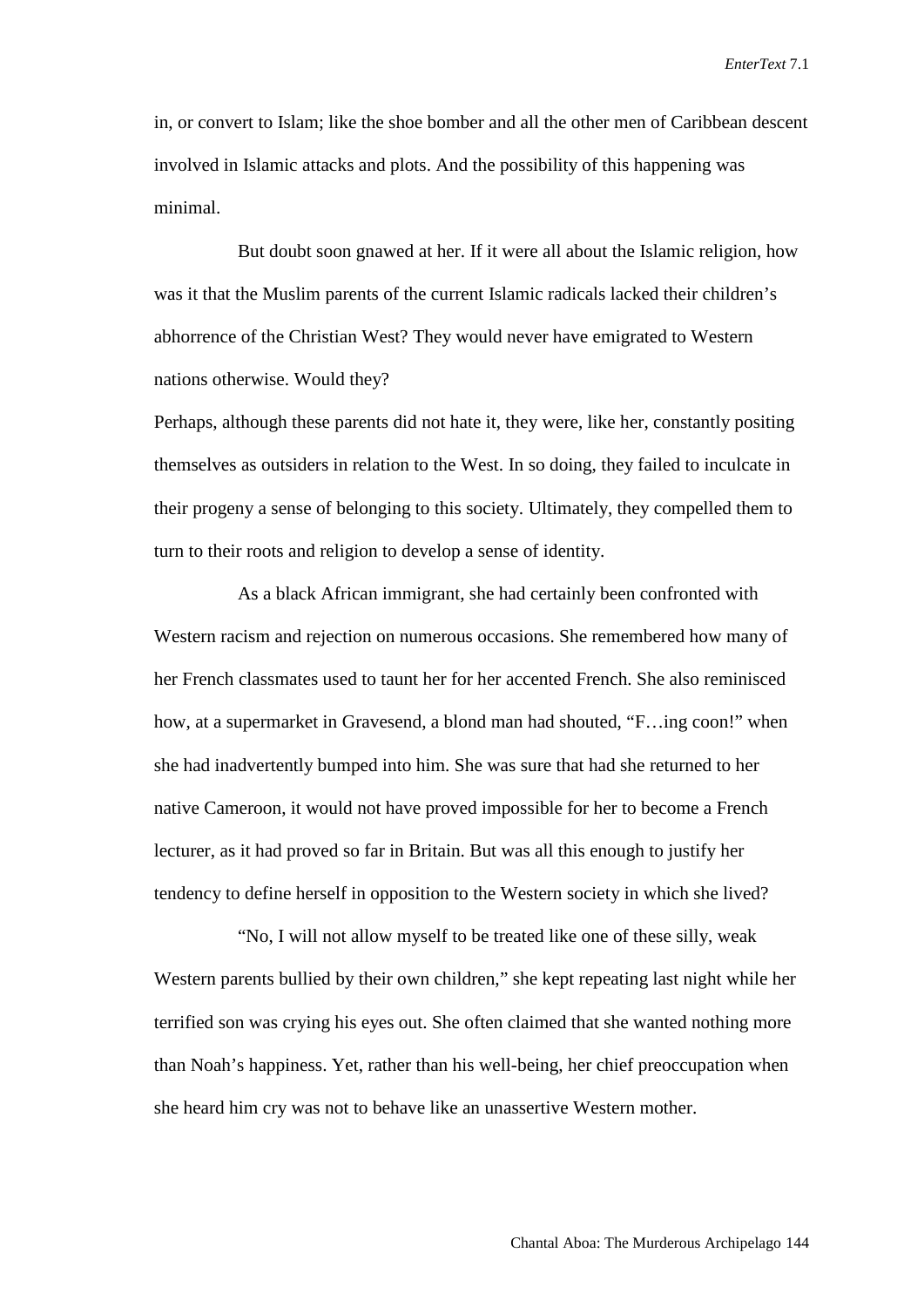Granted, she was unaware that Noah was scared to death by the Guy Fawkes Night fireworks. But after six years of residence in Britain, shouldn't she have known what was happening? What did that reveal about her attitude towards the society in which she had *voluntarily* chosen to live? If she persisted in always defining herself as an outsider, how could she hope to shield her son from the alienation to which so many children of immigrants were often exposed?

"I will spare no effort from now on to become more integrated into this country," she promised herself. "I need to change, if only for Noah's sake. I might have successfully coerced his father into giving him a Cameroonian surname, but I need to accept once and for all that this Western society, not the Cameroonian one, is where he lives."

What could she do to facilitate both her own and her son's integration? She cogitated for a while. She was not sure, but she thought a good starting point would be to establish and cultivate a genuine friendship with British couples, preferably with children. There were the Ramsays and the Johnsons. The former were their neighbours, and had two young daughters. The latter, who had a five-year-old son, were Charles's long-standing friends.

Both couples had invited them many times; however, they had only visited them twice. She had nothing against them. But like many Cameroonian-educated women, she was reluctant to go out and, except for business purposes, Charles disliked going anywhere without her.

"I will speak to Charles and ask him to invite the Ramsays and the Johnsons to lunch next weekend, or whenever they can come," she said to herself. "I need to change, if only for my son's sake."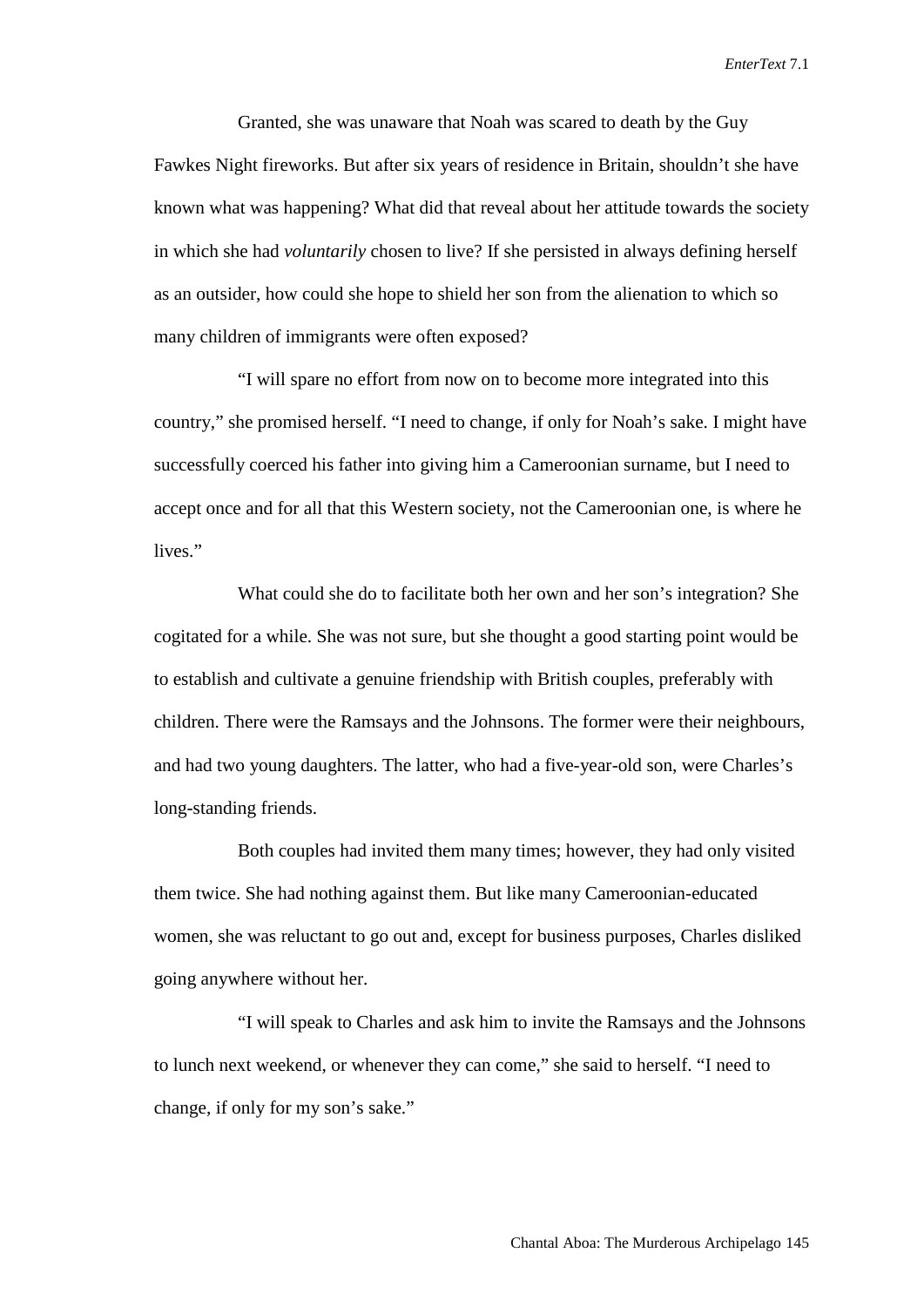She now realised that detachment was not the solution. How could she sit on the fence, in perpetual judgement of a society in which she hoped to live happily with her loved ones? All she had offered her son so far was only negativism and social separateness.

This had to stop. She had no intention of transforming Noah into a Westernbased island of anti-Western feelings. There were already too many such islands. She did not want him to be part of this murderous archipelago.

 $***$  \*\*\* \*\*\* \*\*\*

The train halted. She glanced out of the window. Eltham. Still another two stations to go before Lewisham.

She looked up. At that moment, a black woman in her mid-thirties boarded the train. Their eyes met. They both smiled.

"Hi, Melu," she greeted the woman in Ewondo as she came and sat beside her. "What are you doing boarding a train in Eltham?"

Melu struck her hands together, then put the right on her heart. It was a common Ewondo way of expressing disappointment. Shaking her head, she replied: "Ah, Ngali, my sister. What can I tell you about the damn trains of this damn country that you don't already know? The one I took in Gravesend this morning trundled its way to here. Then we were asked to evacuate it. I hoped I would be in Peckham by now."

Ngali could not suppress a smirk. A Cameroonian complaining about the lack of punctuality of British trains? When did she last catch a train in Cameroon?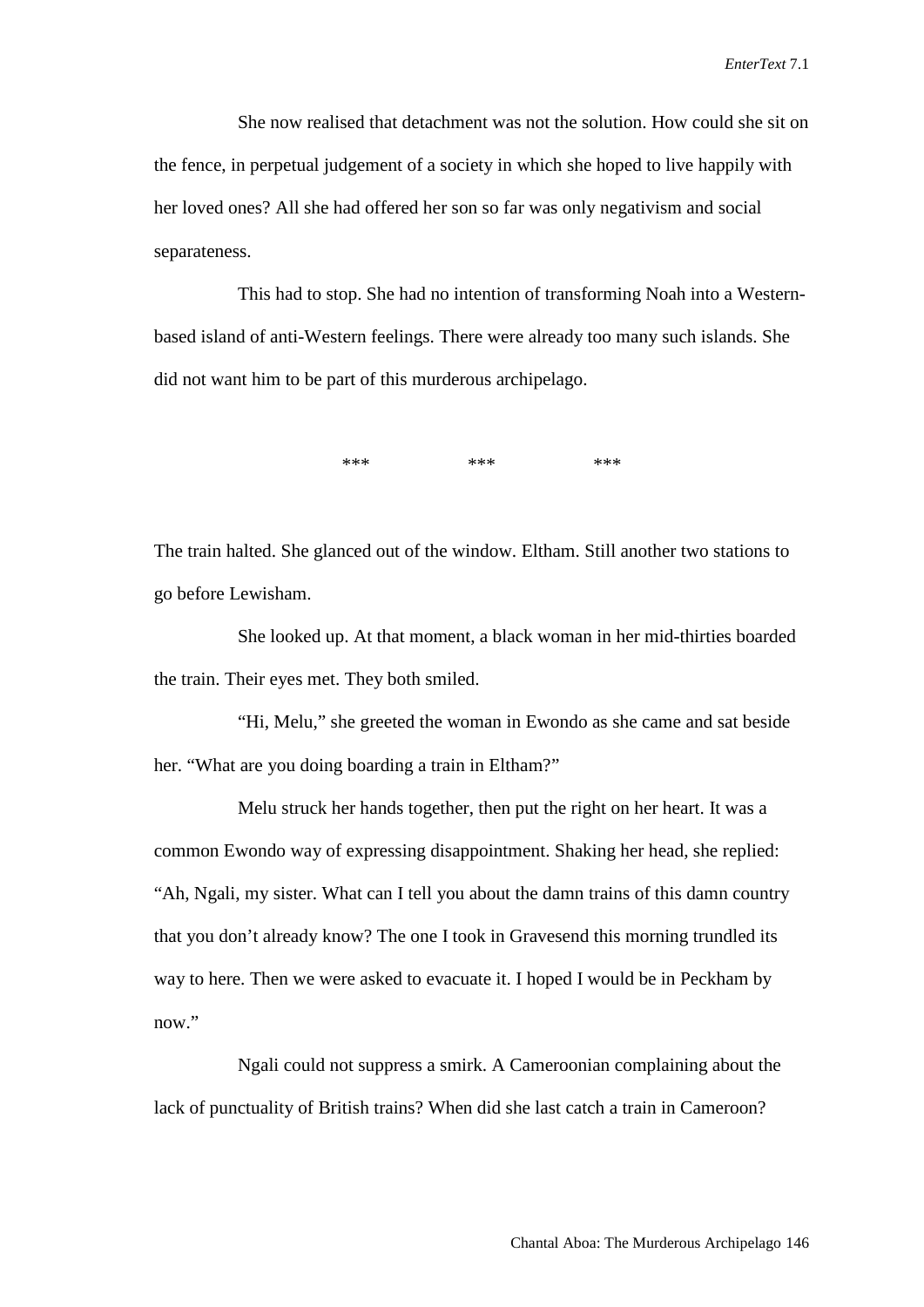"Well, Melu," she said. "At least that gave us the opportunity to meet. I am really glad to see you."

"Me too. But tell me, how come you are not tied to your Master's trousers today? Where are you going alone?"

Ngali grimaced. She had only herself to blame. They had met at their GP's surgery three years earlier, and became friends when they realised that they both came from southern Cameroon. Since the beginning of their friendship, Melu, a single mother, had always criticised what she saw as her emotional dependency on Charles; and Ngali had never attempted to stop her.

"I am going to Lewisham," she replied. "I need couscous, plantains and dried fish. Charles could not accompany me because he had to take Noah to the leisure pool for  $\cdot$ 

"For his swimming lesson," Melu interrupted her. "Yes, you told me about that. I see that you didn't follow my advice. My boy is two years older than yours, but I have never taken him to a leisure pool or whatever you call it. Too many perverts in this immoral society. You should be more careful."

Ngali sighed. Again, she had nobody else but herself to blame. Criticism of Western society had always been the main subject of her chats with Melu. Why should this one be different?

"Come on," she said in English before adding in Ewondo, "there are perverts everywhere as far as I am aware."

Melu was quite taken aback. She fell silent and looked straight ahead. About nine feet away was an old white man clutching a luggage rack to keep his balance, while several teenagers and young adults were seated. Melu poked Ngali with her elbow and pointed at the old man with her chin.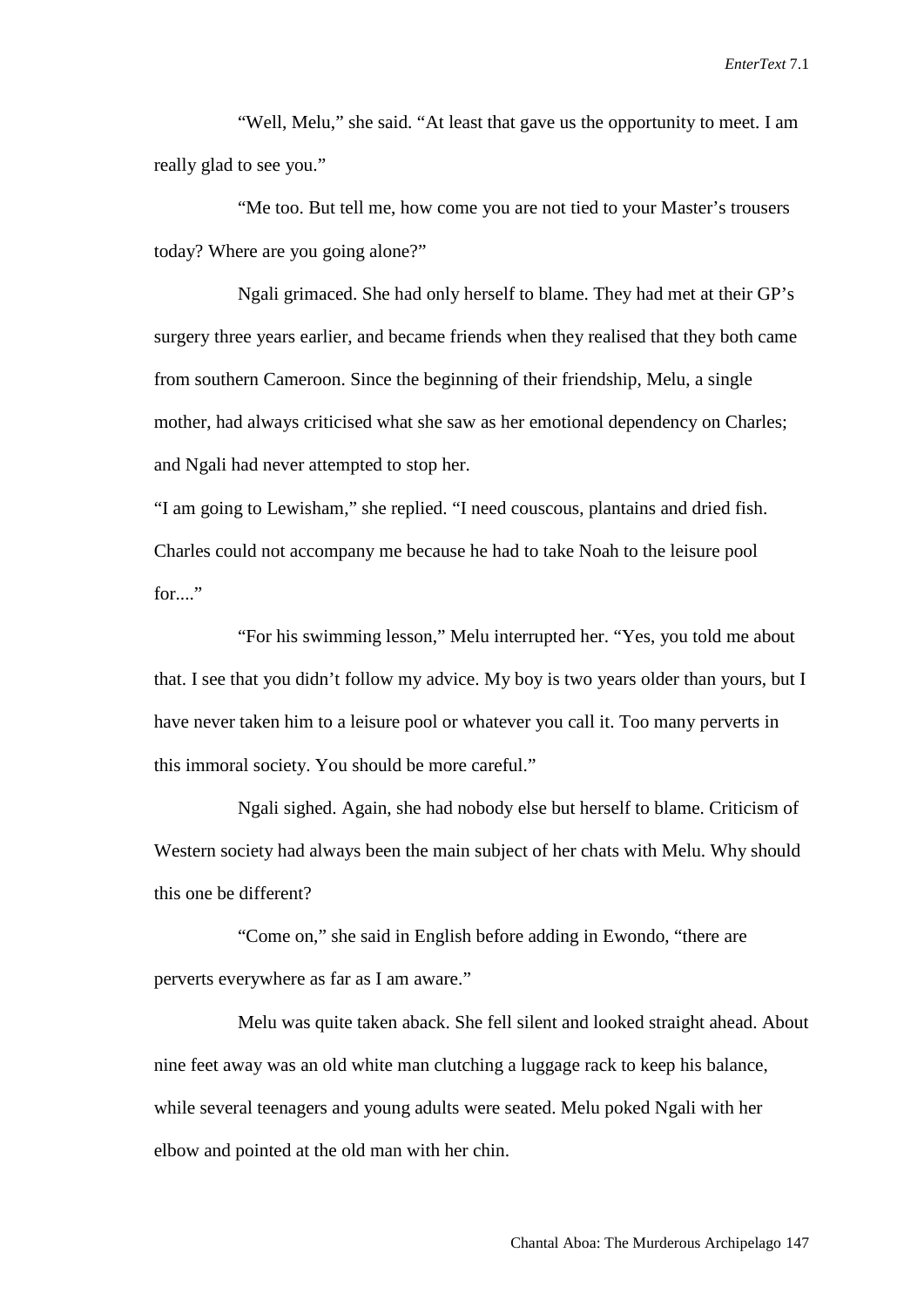"What have I just told you?" she asked triumphantly. "An immoral society.

All these young people can't even give up their seat to that poor elderly man."

Without giving her friend time to reply, Melu stood up, walked towards the old man and, while indicating her empty seat, asked him in English: "Would you like to sit down, Sir?"

"You are most kind, my child," he nodded.

Ngali rose as they approached, and gave up the corner seat to the old man. He thanked her and made himself comfortable. Ngali sat next to him, while Melu stood beside her.

"What a shame!" Melu exclaimed in Ewondo after a moment. "They call themselves civilised, but they can't even let an old man sit down."

"You are right," Ngali agreed.

No sooner had she said this than Ngali felt uneasy. Whatever happened to her recent decision to stop her constant criticism of Westerners?

"Mind you," said Melu. "This old white goat is not blameless either. Why can't the stupid thing stay at home with dignity as befits his age?"

Ngali hesitated. Then she shrugged. What the heck, it was just a harmless chat. "They have no dignity, these people," she declared. "No dignity, old or young."

"None at all!" shouted Melu. "This silly old one here, what must he do now that he couldn't do when he was younger?"

Ngali was about to laugh when, in an accented but otherwise perfect Ewondo, the old man asked: "Why are you badmouthing me, my dear children? What have I done to you?"

Bemused, Ngali and Melu exchanged glances. No words needed. They both knew they had to go to another carriage.